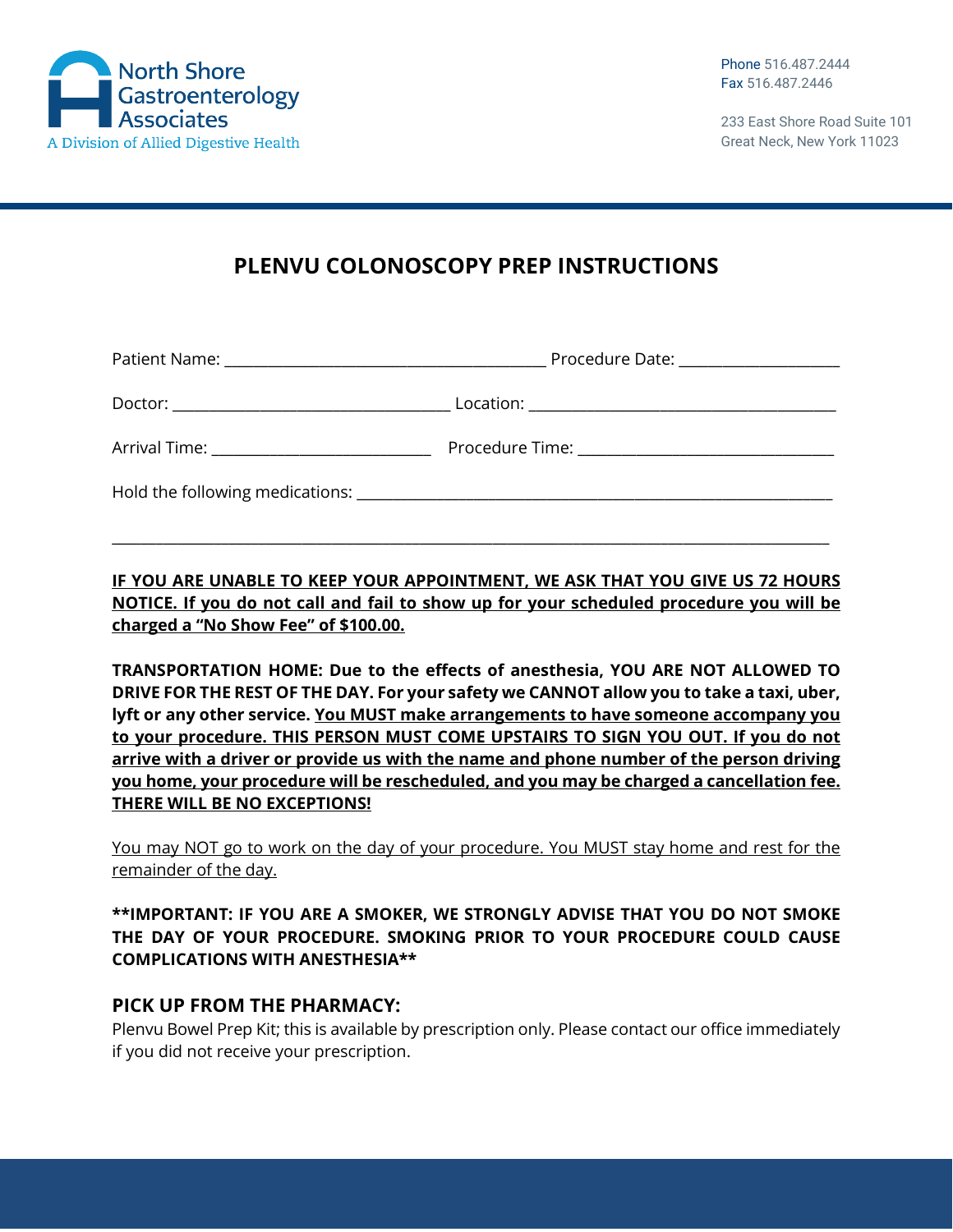

233 East Shore Road Suite 101 Great Neck, New York 11023

### **AT LEAST ONE WEEK PRIOR TO YOUR PROCEDURE:**

- 1. **If you take any blood thinners, such as Coumadin, Plavix or Aspirin daily, you must notify your doctor IMMEDIATELY!** These medications **MAY** need to be discontinued prior to your procedure.
- 2. If you take Insulin, you must discuss with your doctor whether you need to hold off taking or reduce your morning dose the day of the procedure.
- 3. **STOP** taking any vitamins containing iron and/or iron supplements **ONE WEEK** prior to your procedure.

# **TWO DAYS BEFORE YOUR PROCEDURE:**

You must stop eating the following foods: Salads, Nuts, Seeds, and Corn.

#### **THE DAY BEFORE YOUR PROCEDURE:**

Do not apply any lotion to your chest, arms, or legs!

1. You must be on a **CLEAR LIQUID DIET** for the **ENTIRE** day. You must begin a clear liquid diet from the time you wake up.

| <b>You May Have:</b>                                                                    | You May NOT Have: |
|-----------------------------------------------------------------------------------------|-------------------|
| Water, Seltzer, Apple Juice, Sprite, Ginger Ale,   Gum, Solid Foods, Alcohol, Lemonade, |                   |
| Plain Jello (not red or purple), Bouillon or   Milk or Milk Products                    |                   |
| Clear Broth, Gatorade (not red or purple),                                              |                   |
| White Grape Juice, Italian Ice (not red or                                              |                   |
| purple), Black Coffee or Tea (no milk or                                                |                   |
| creamer)                                                                                |                   |

- 2. **At 5PM***,* use the mixing container to mix the contents of the Dose 1 pouch with at least 16 ounces of water by shaking or using a spoon until it's completely dissolved (this may take 2‐3 minutes). Drink the entire mixture over the next 30 minutes.
- 3. Refill the container with at least 16 ounces of clear liquid and drink the entire container within 30 minutes.
- 4. **You are encouraged to continue to drink as much clear liquid as possible until bedtime.**